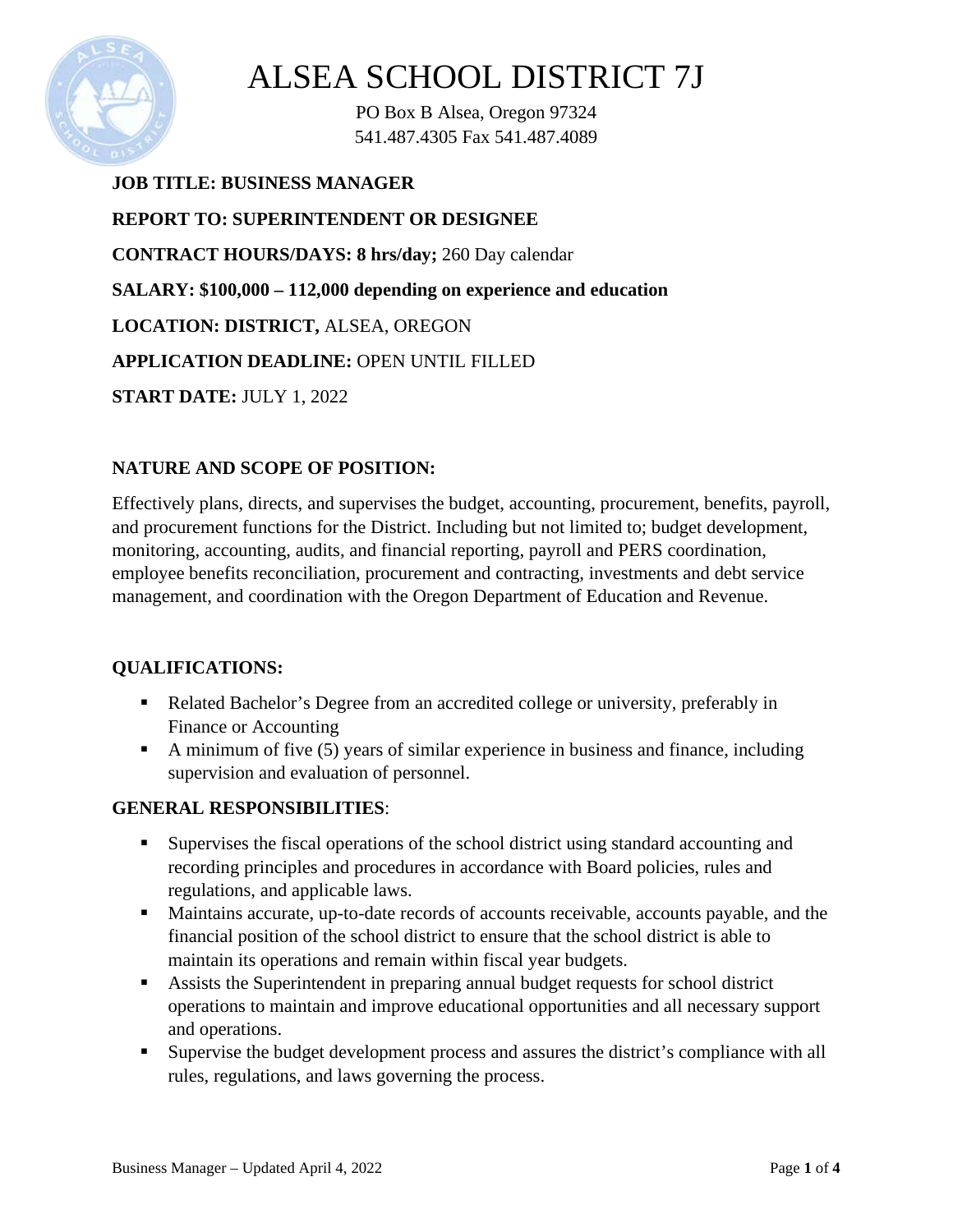

PO Box B Alsea, Oregon 97324 541.487.4305 Fax 541.487.4089

- Supervise the investment of district funds according to State laws. Provides leadership in long-range financial planning to include development of local tax initiatives and strategies.
- Comply with all applicable district, state, and federal guidelines, policies, laws, rules, and regulations.
- Secures an annual audit of the school district's finances.
- Organizes and maintains a system for accurate and complete record-keeping and reporting for all financial records as required by law.
- Supervise the purchasing of all capital assets, confirming Oregon procurement laws are followed.
- Oversee the administration of employee benefits and the payroll function.
- Represent the school district as necessary in off-site meetings, associations, etc.
- Serve as Deputy Clerk and under the supervision of the Superintendent, organizes and establishes the budget process, including the budget calendar. Serves as Budget Officer.
- As the Deputy Clerk, reviews and approves all contracts with the approval/or in the absence of the Superintendent.
- Maintain appropriate levels of insurance to protect school district property and potential liabilities.

### **OTHER REQUIREMENTS:**

*Skills to:* lead and supervise others; independently organize, plan, initiate, and manage projects and programs; facilitate and coordinate district financial programs; analyze data, problem solve and effectively reduce findings to writing; develop, implement and facilitate training of employees in the business/finance department and in other departments and schools as applicable related to business and financial processes and procedures; operate standard office equipment and maintain complex data including advanced skills in Excel, PowerPoint, Word (Microsoft products), budget and financial database software; communicate effectively using English in both written and verbal form, prepare and present comprehensive, effective oral and written reports; use correct spelling, grammar and punctuation; Establish and maintain effective and collaborative working relationships with a wide variety of groups and individuals including district personnel and outside vendors;

*Knowledge of:* federal, state and local laws/statutes/ordinances/District policies and Board Executive Limitations relative to school finance; the Comprehensive Annual Financial Report (CAFR); report writing and budget production methods and techniques.

*Ability to:* sit for prolonged periods, perform a variety of specialized and responsible tasks, meet schedules and tight deadlines, communicate with individuals of varied cultural and educational backgrounds; carry out multiple projects as assigned; attend School Board business meetings and frequently attend and/or present at other evening meetings; travel between school sites and the district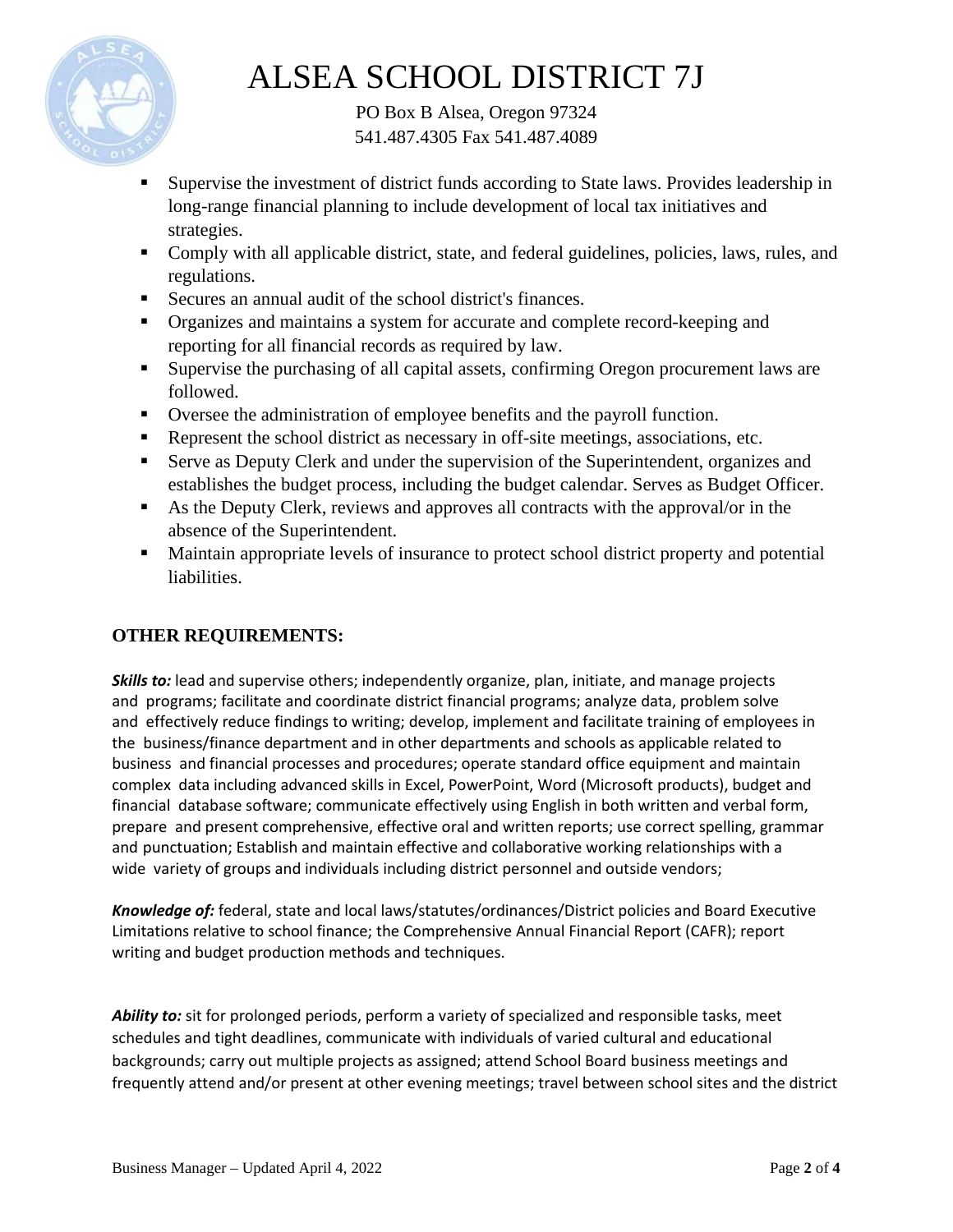

PO Box B Alsea, Oregon 97324 541.487.4305 Fax 541.487.4089

office as required by position and to respond to problems and emergencies. This position requires a high level of self-motivation, accuracy, attention to detail, and organizational skills.

#### **PHYSICAL REQUIREMENTS:**

**Tools/Equipment Used:** Standard office equipment; advanced Microsoft software (i.e. Excel, database, word processing); personal computer and peripherals; calculator, multi-line phone system; copier; cellular phone; fax machine

**Physical:** Sitting for prolonged periods in a confined area; mobility to work in typical office setting; talking/hearing conversations, frequent near and far visual acuity with or without visual accommodation to read printed materials and computer screen or other monitoring devices for long periods of time; bending, stooping, kneeling; travel among district facilities as needed.

**Posture:** Sitting; reaching; keyboard/mouse; speaking clearly; hearing; repetitive hand motion; grasping; squeezing

**Motion:** Repetitive hand motions including frequent keyboarding and use of mouse; occasional reaching

Lifting: Light lifting and carrying (under 15 pounds daily); carrying light, under 15 pounds

**Mental Demands:** Work well under pressure with frequent interruptions while maintaining excellent customer service and accuracy; perform designated duties under high stress conditions and maintain multiple priorities to meet established deadlines while maintaining accuracy and attention to detail and with minimal supervision

#### **WORK ENVIRONMENT:**

Exposure to temperature extremes (hot or cold); may work flexible prolonged or irregular hours including evening and weekends; work independently; understand and carryout oral and written instructions; occasional remote environment.

**NOTE:** This is not necessarily an exhaustive or all-inclusive list of responsibilities, skills, duties, requirements, efforts, functions or working conditions associated with the job. This job description is not a contract of employment or a promise or guarantee of any specific terms or conditions of employment. The school district may add to, modify, or delete any aspect of this job (or the position itself) at any time as it deems advisable.